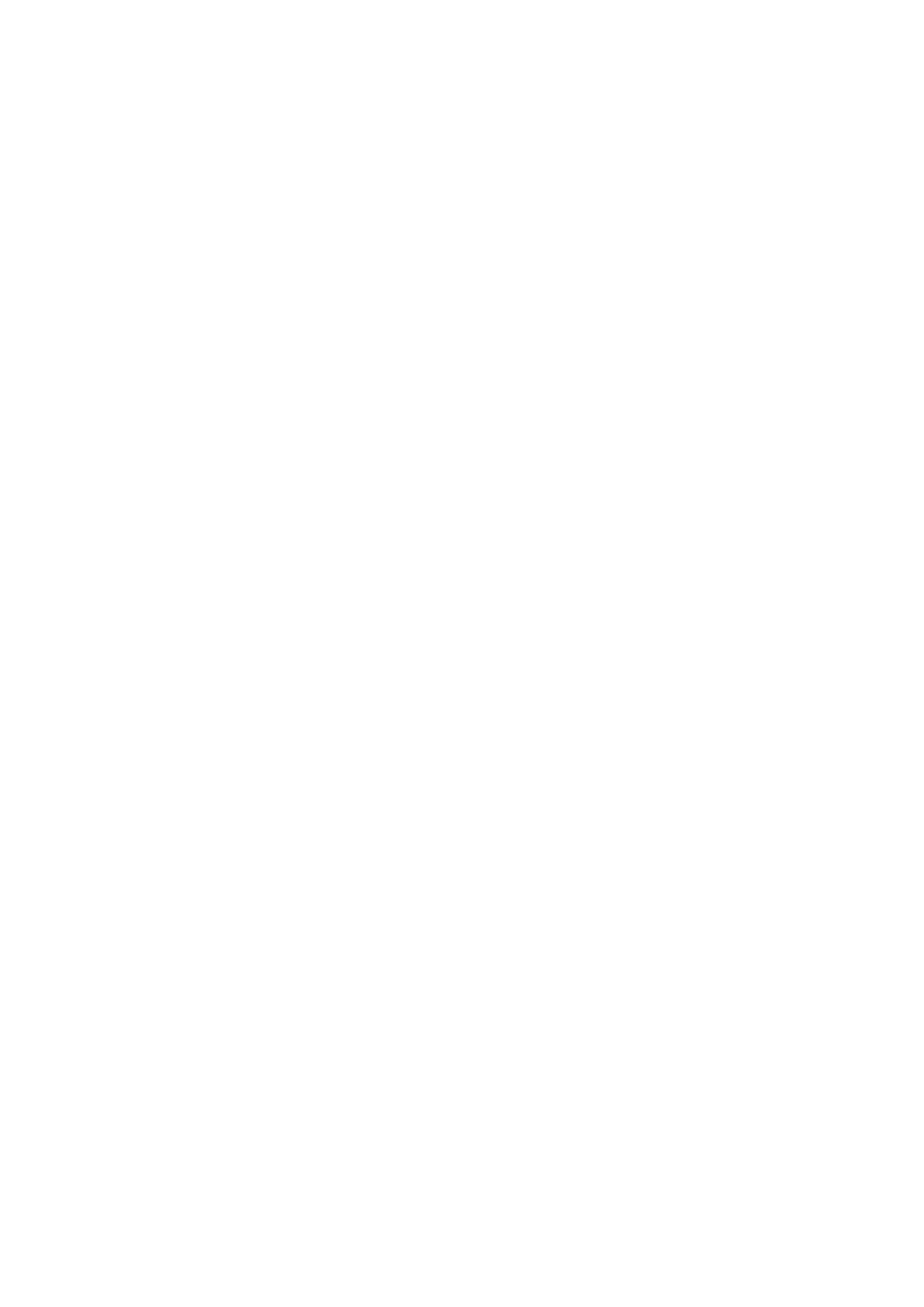## KINGBOROUGH SPORTS GROUND USER MANUAL

| 1.0 |      |                                                           |  |
|-----|------|-----------------------------------------------------------|--|
|     | 1.1  |                                                           |  |
|     | 1.2  |                                                           |  |
|     | 1.3  |                                                           |  |
|     | 1.4  |                                                           |  |
|     | 1.5  |                                                           |  |
|     | 1.6  |                                                           |  |
|     | 1.7  |                                                           |  |
|     | 1.8  |                                                           |  |
|     | 1.9  |                                                           |  |
|     | 1.10 |                                                           |  |
|     | 1.11 |                                                           |  |
|     | 1.12 | School Use of Sports Grounds and Pavilions3               |  |
|     | 1.13 | Annual Events That Use Some Grounds and Pavilions3        |  |
|     | 1.14 | Application Process for Seasonal Allocations3             |  |
|     | 1.15 |                                                           |  |
|     | 1.16 |                                                           |  |
|     | 1.17 |                                                           |  |
|     | 1.18 |                                                           |  |
|     | 1.19 |                                                           |  |
|     |      |                                                           |  |
| 2.0 |      |                                                           |  |
|     | 2.1  |                                                           |  |
|     | 2.2  |                                                           |  |
|     | 2.3  |                                                           |  |
|     | 2.4  |                                                           |  |
|     | 2.5  |                                                           |  |
|     | 2.6  |                                                           |  |
|     | 2.7  | Extended Ground Usage - Finals Matches and Training 6     |  |
|     | 2.8  |                                                           |  |
|     | 2.9  |                                                           |  |
|     | 2.10 | Times of Pavilion Use and Acceptable Behaviour  6         |  |
|     | 2.11 |                                                           |  |
|     | 2.12 |                                                           |  |
|     | 2.13 |                                                           |  |
|     | 2.14 |                                                           |  |
| 3.0 |      | Sports Ground Facility Infrastructure 7                   |  |
|     | 3.1  |                                                           |  |
|     | 3.2  |                                                           |  |
|     | 3.3  | Covering, Uncovering and Cleaning of Cricket Wickets 7    |  |
|     | 3.4  |                                                           |  |
|     | 3.5  |                                                           |  |
|     | 3.6  |                                                           |  |
|     |      |                                                           |  |
|     | 3.7  |                                                           |  |
|     | 3.8  | Sport Ground Lighting - Installation and Capital Costs  8 |  |
|     | 3.9  |                                                           |  |
|     | 3.10 |                                                           |  |
|     | 3.11 |                                                           |  |
|     | 3.12 |                                                           |  |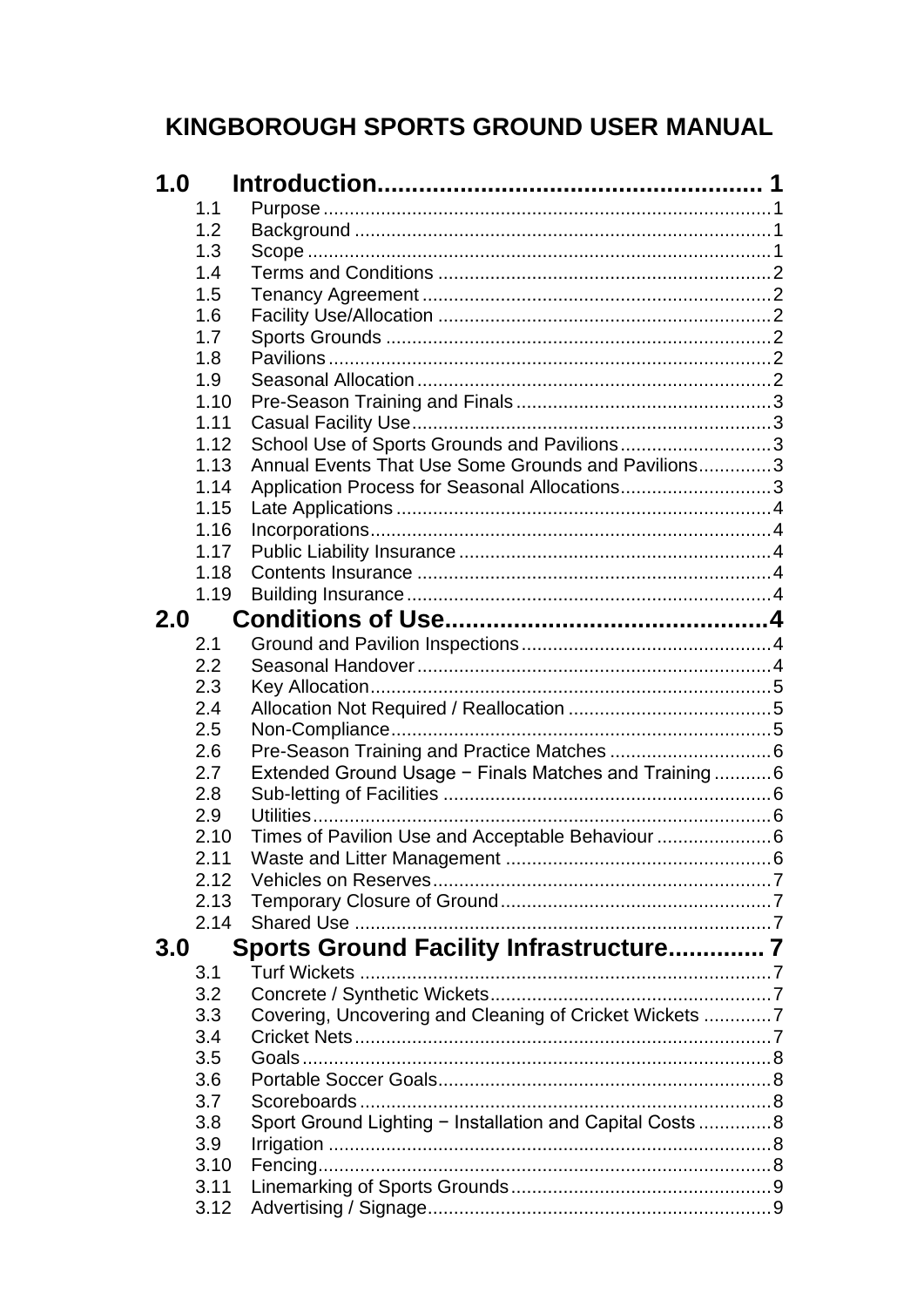| 4.0 |      |                                                            | 9  |
|-----|------|------------------------------------------------------------|----|
|     | 4.1  |                                                            |    |
|     | 4.2  |                                                            |    |
|     | 4.3  |                                                            |    |
|     | 4.4  |                                                            |    |
|     | 4.5  |                                                            | 10 |
|     | 4.6  |                                                            |    |
|     | 4.7  |                                                            |    |
|     | 4.8  |                                                            |    |
|     | 4.9  |                                                            |    |
|     | 4.10 |                                                            |    |
|     | 4.11 | Disability Discrimination Act and Equal Opportunity Act 11 |    |
|     | 4.12 |                                                            |    |
|     | 4.13 |                                                            |    |
|     | 4.14 |                                                            |    |
|     | 4.15 |                                                            |    |
| 5.0 |      | <b>Contact Details, Applications and Forms11</b>           |    |
|     | 5.1  |                                                            |    |
|     | 5.2  | Seasonal Tenancy Agreement and Casual Use Applications11   |    |
| 6.0 |      | <b>Appendix:</b>                                           | 12 |
|     | 6.1  | Pavilion and Ground Maintenance Responsibilities12         |    |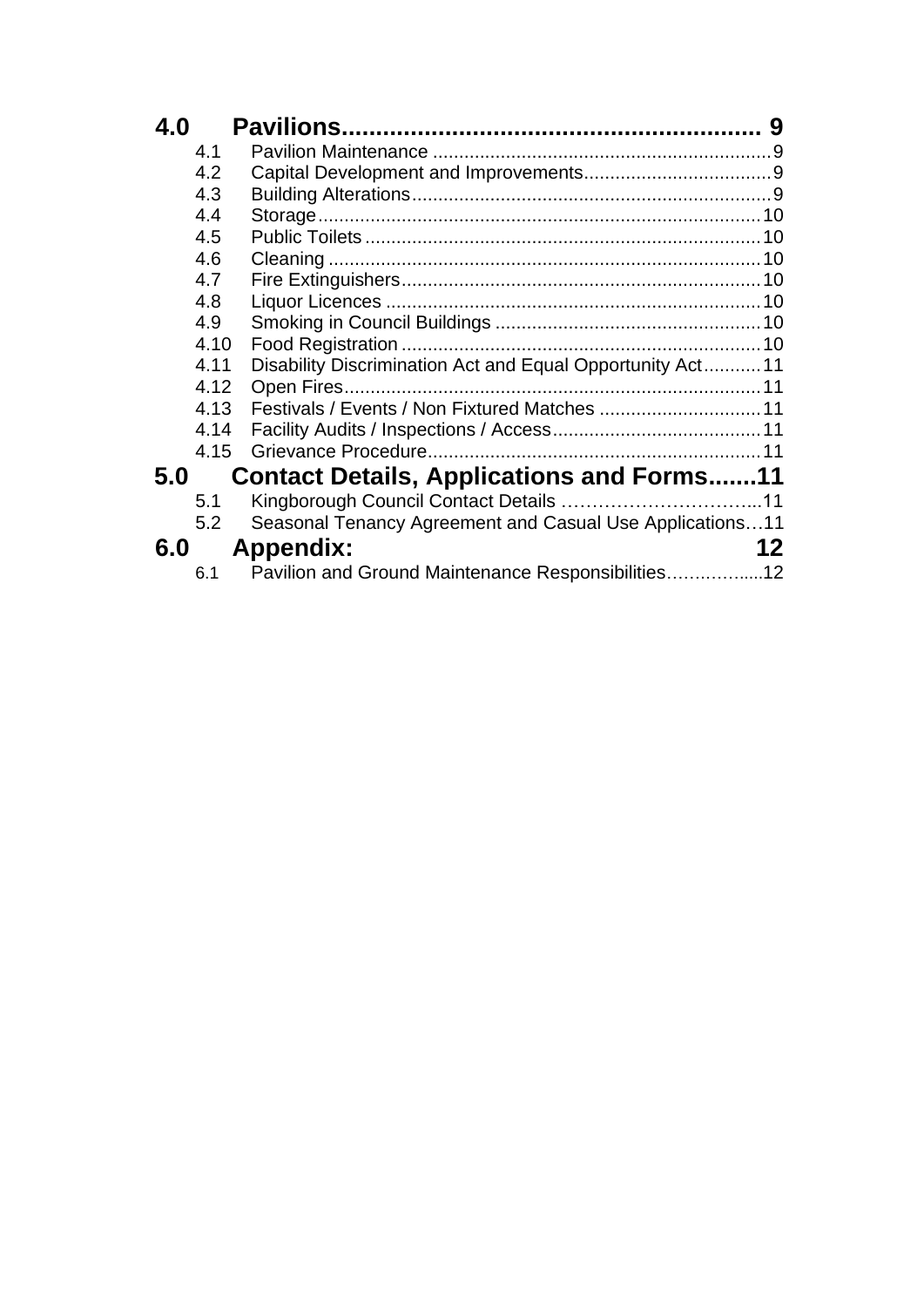## **KINGBOROUGH SPORTS GROUND USER MANUAL**

## <span id="page-4-0"></span>*1.0 Introduction*

The Kingborough Sports Ground User Manual contains the terms and conditions on which Kingborough Council seasonal sporting facilities are used. By providing this manual Council wishes to continue the relationship that it has formed with all sports clubs within Kingborough. Through the guide, Council aims to optimise the use of facilities and the community benefits they provide.

Sports clubs and the Kingborough community as a whole will benefit from the equality and fairness of this document and the standard approach that it presents. Council will continue to recognise clubs' good behaviour and cooperation both past and present in relation to the seasonal use of sports grounds and associated pavilions.

#### <span id="page-4-1"></span>**1.1 Purpose**

The purpose of the Kingborough Sports Ground User Manual is to allow the users of Council's sporting facilities to better understand the process guiding the allocation of facilities by clearly identifying:

- Council's requirements from clubs and users
- Responsibilities of the user groups
- Responsibilities of Council
- Process for facility development
- Provide a framework that is equitable and easily administered.

#### <span id="page-4-2"></span>**1.2 Background**

The Kingborough Sports Ground User Manual has been developed to allow user groups to understand Council's position in regard to the use and development of sporting facilities in Kingborough. The following objectives provide the framework for the establishment of an equitable and administratively operational Sports Ground User Manual.

- Efficient and effective use of Kingborough community resources.
- Encourage participation in sports and recreational activities by Kingborough residents.
- Minimise potential over-use of ovals with efficient facility allocation and eliminate inappropriate use.
- To match quality of playing surfaces to level of competition to be played at the ground.
- To enhance positive user attitudes and responsibility towards facilities.
- To ensure the provision of a range of quality, accessible recreation and sporting facilities.
- To provide a comprehensive and easy to understand Sports Ground User Policy which clearly details the responsibilities of both Council and sporting clubs and other users.

#### <span id="page-4-3"></span>**1.3 Scope**

This manual applies to:

- Allocations of facilities made through tenancy application for seasonal allocation
- Casual use of sports ovals and pavilions that are leased on a seasonal basis
- Maintenance
- Conditions of use
- The facility development of sporting facilities in Kingborough.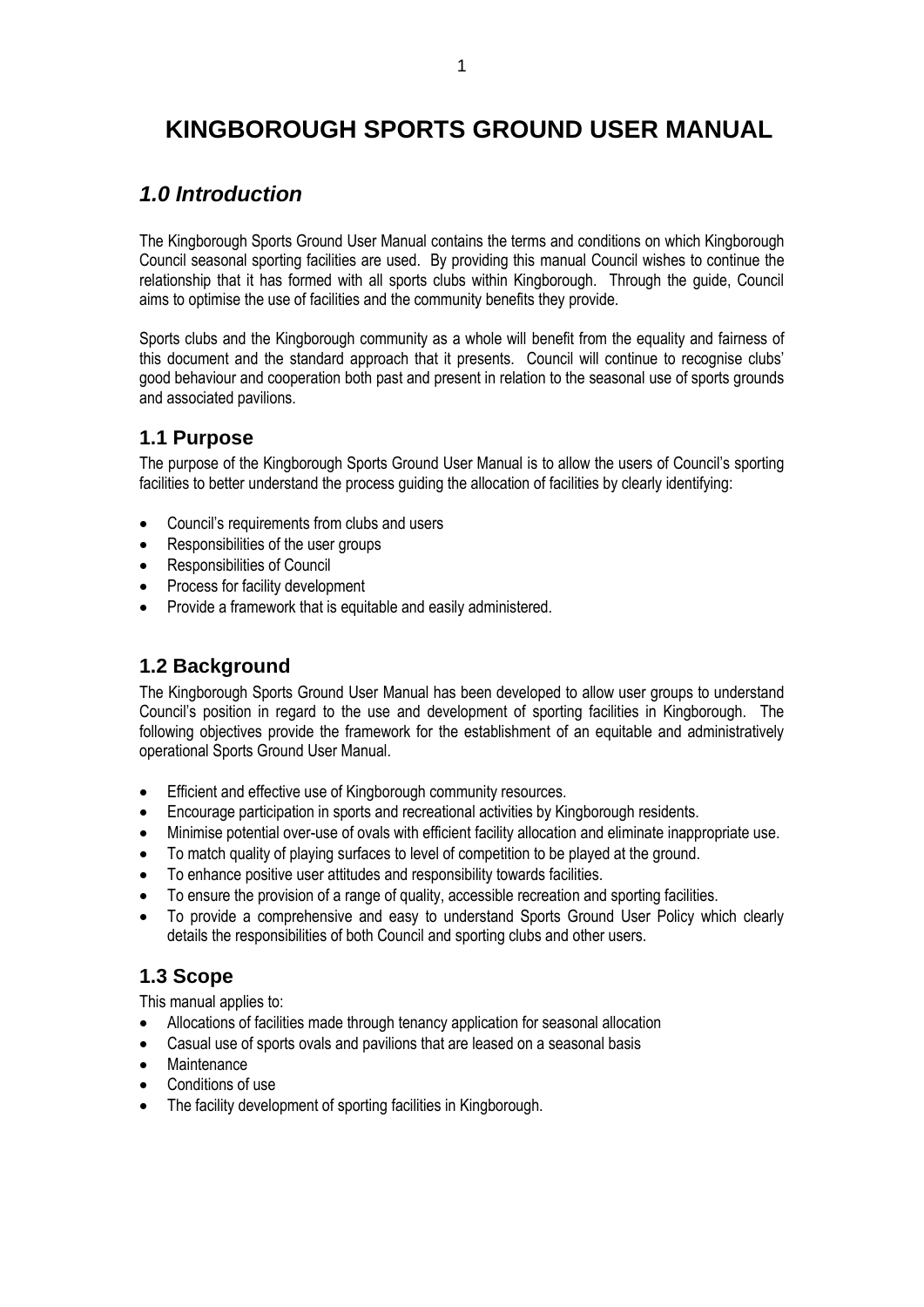The Sports Ground User Manual will be reviewed on a regular basis and updated as required. Amendments to the document may occur throughout the season if:

- Legislative requirements alter,
- Legal Issues highlight a need for change,
- Insurance and risk management issues arise,
- Kingborough Council policy changes affect sports ground users.

#### <span id="page-5-0"></span>**1.4 Terms and Conditions**

The Sports Ground User Manual forms the basis for the terms and conditions of the agreement governing the use of Council facilities. It is important for users to fully read and ensure they understand all sections of the manual. Any breach of one or more of these conditions may at the discretion of Council, result in the use of the facility being withdrawn.

#### <span id="page-5-1"></span>**1.5 Tenancy Agreement**

The Sports Ground User Manual provides the terms and conditions by which Council's facilities are used. It is a requirement of the agreement that users read and understand the conditions and obligations within the agreement.

The "Agreement" for Tenancy consists of the following key documents:

- 1) The Sports Ground User Manual
- 2) Seasonal Sports Ground Tenancy Application The signed undertaking by the club that the terms and conditions in the Sports Ground User Manual have been read and the club agrees to abide by them. Clubs that have had an application confirmed by Council are bound to these terms and conditions.
- 3) Further documentation Includes but is not limited to contact details, key holders, hours of use and proof of public liability insurance.

#### <span id="page-5-2"></span>**1.6 Facility Use/Allocation**

Facility allocations are issued to clubs that apply for the use of grounds and/or pavilions by completing the application process outlined in this document by the required date. In being allocated the facility, the successful club then enters into a tenancy agreement. The occupancy agreement forms a contract between the club (who then becomes the seasonal tenant) and Council.

#### <span id="page-5-3"></span>**1.7 Sports Grounds**

Allocations will be made through seasonal tenancy agreements. By signing the application form, clubs agree to the terms and conditions outlined in this document.

#### <span id="page-5-4"></span>**1.8 Pavilions**

Pavilions are provided to support sports ground activities. Allocations will also be made through a seasonal allocation. By signing the application form, clubs are agreeing to the conditions of use as outlined in this document. Allocation of pavilions will be based on allocated days and times as applied. Council may consider placing other user groups into the pavilions during any non-allocated times although this would only be considered following consultation with the tenant club(s).

#### <span id="page-5-5"></span>**1.9 Seasonal Allocation**

Seasonal Summer allocations will be called for in July of each year. Confirmation of allocation will be sent to clubs in September after being approved.

Seasonal Winter allocations will be called for in January of each year. Confirmation of allocation will be sent to clubs in March after being approved.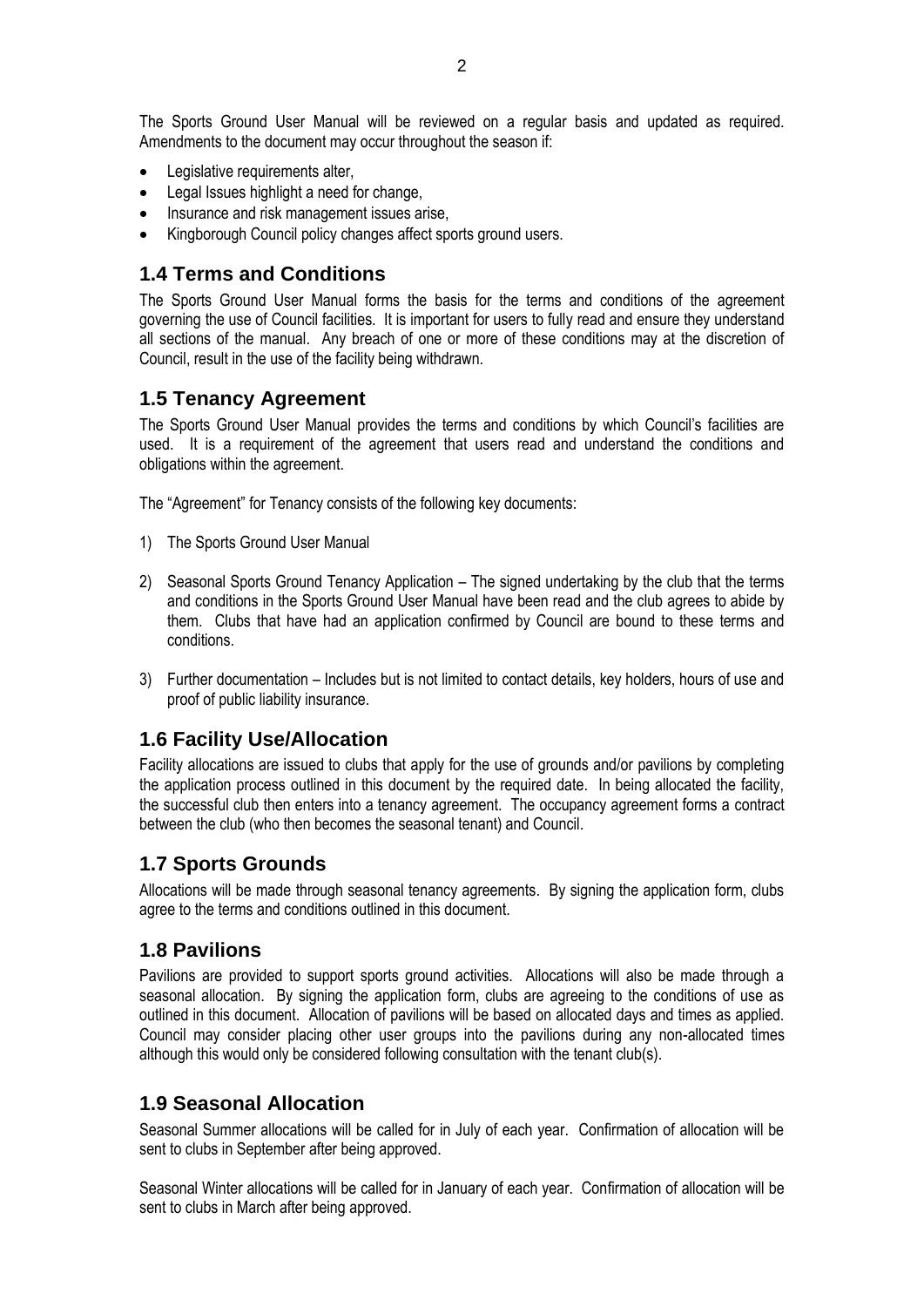## <span id="page-6-0"></span>**1.10 Pre-Season Training and Finals**

Pre-season training and finals are not included within the seasonal agreement if they fall outside of the seasonal agreement dates. For finals, clubs (or associations who organise finals) are required to make formal application to Council and these need to be lodged with Council by the COB on the Tuesday following the last home and away season match. If this application has not been lodged by this time, sports ground renovation works or other user groups may be scheduled on the ground. If clubs have necessary pre-season requirements outside of the seasonal dates, these needs/times are to be noted on the seasonal application and considered in context. It is anticipated that on occasions the above timelines are not possible to achieve. In these cases, clubs are to make the best possible effort to contact Council regarding their practice game requirement prior to the game going ahead.

## <span id="page-6-1"></span>**1.11 Casual Facility Use**

In addition to sporting clubs use, grounds are frequently used by residents and community groups for purposes of social gatherings, casual sport, festivals and events. Council supports ground use by these groups and will allocate grounds upon request, with consultation with tenant clubs and providing this does not result in overuse of grounds or be of detriment to competition use. Annual events will take priority over casual use.

## <span id="page-6-2"></span>**1.12 School Use of Sports Grounds and Pavilions**

As with community groups and residents, schools within Kingborough regularly use sports grounds for school sport, sports days and physical activity. Council supports sports ground use by school groups and will allocate grounds upon request providing this does not result in overuse of grounds or be of detriment to competition use by seasonal user groups.

## <span id="page-6-3"></span>**1.13 Annual Events That Use Some Grounds and Pavilions**

Kingborough Council allows some grounds and pavilions to be used for annual events. Clubs will be made aware of these if they apply for and enter a seasonal tenancy agreement with Council for one of the affected grounds/pavilions. In regards to annual events, affected clubs will be notified of any annual event on their ground prior to an agreement being finalised.

## <span id="page-6-4"></span>**1.14 Application Process for Seasonal Allocations**

Step 1:

A notice will be placed in The Kingborough Chronicle newspaper and on the Kingborough Council website advertising that the Kingborough seasonal sports ground process is currently open and will include all details required by a club to successfully start the application process. The application form will also be available on the Kingborough Council website and can be submitted electronically.

Step 2:

The Sports Ground User Manual and application form is sent to all existing tenant clubs electronically or if required in the mail to the address supplied to Council. Application forms and this manual will be placed on the Kingborough Council website while applications are open.

Step 3:

The club completes the application form and submits to Council with all required documentation by the due date. Clubs will be advised if there are any items missing from their application.

#### Step 4:

Council considers the application. Delays may occur should the club not provide all information requested.

Step 5:

Successful and unsuccessful clubs will be notified in writing by Council. If there is more than one club allocated to a ground following the allocation process and this decision is not supported by the other allocated club, a report may need to be prepared for Council to provide a resolution.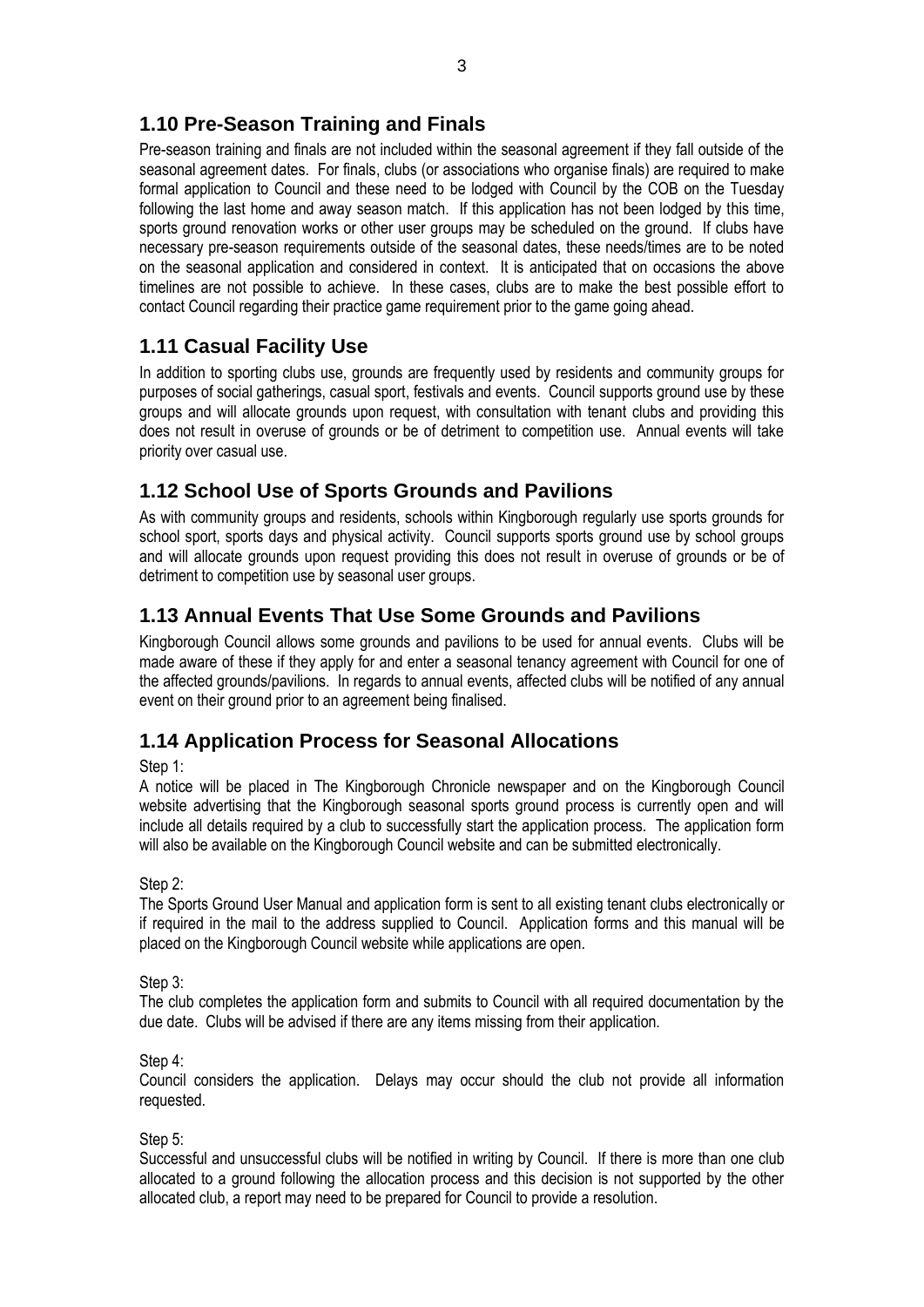If a club/organisation is dissatisfied with their allocation they may appeal in writing within five working days of the allocation being made. Letters should be addressed to the General Manager.

In allocating sports facilities, Council will give consideration to a number of variables including:

- User group's previous record e.g. cleanliness and care of the facilities;
- Kingborough based teams/players;
- Current and proposed planning and effective management of the club;
- User group that historically uses Council owned facilities:
- User group's contribution to facility upgrade/s;
- Facility suitability assessment to ensure the use is suitable from a risk perspective;
- All information required to complete the allocation process is received by the due date;
- Providing new user groups with the opportunity to submit applications for consideration for an allocation or part allocation of a Council facility.

#### <span id="page-7-0"></span>**1.15 Late Applications**

Late applications may result in clubs missing out on their preferred ground allocation.

#### <span id="page-7-1"></span>**1.16 Incorporations**

It is in the club's interest to be incorporated and Council supports incorporation. For further information regarding incorporation contact Consumer Affairs and Trading [http://www.consumer.tas.gov.au/business\\_affairs/incorporated\\_associations](http://www.consumer.tas.gov.au/business_affairs/incorporated_associations)

#### <span id="page-7-2"></span>**1.17 Public Liability Insurance**

All clubs/sports ground users must have public liability insurance cover. Clubs must be covered for a minimum of \$20 million against all actions, costs, claims, charges, expenses and damages whatsoever which may be brought or made or claimed against the club/sports ground user arising out of or in relation to allocation of a facility. A copy of the certificate of currency must be attached to the tenancy application.

#### <span id="page-7-3"></span>**1.18 Contents Insurance**

Council does not provide contents insurance on any pavilion. If the club stores valuables, equipment or memorabilia in a pavilion, the club is solely responsible for insurance of all its contents.

#### <span id="page-7-4"></span>**1.19 Building Insurance**

Council insures its buildings, fittings and fixtures against damage and fire and is responsible for the structure of the building.

## <span id="page-7-5"></span>*2.0 Conditions of Use*

#### <span id="page-7-6"></span>**2.1 Ground and Pavilion Inspections**

Successful tenant clubs may organise a ground and pavilion inspection with Council's Turf Team Leader prior to the commencement of the season if requested. Clubs are required to undertake their own inspections prior to matches, training or competitions. Some sports peak bodies have available 'match day checklists' for use in conducting these inspections. These inspection forms, once completed, should be filed if required for future reference. Mid-season inspections of pavilions may also be undertaken by Council.

#### <span id="page-7-7"></span>**2.2 Seasonal Handover**

All clubs must ensure facilities are left in a neat and tidy condition for the incoming club. Prior approval from Council and the other seasonal user groups is required before a club leaves property or equipment in the pavilion during their non-allocated period.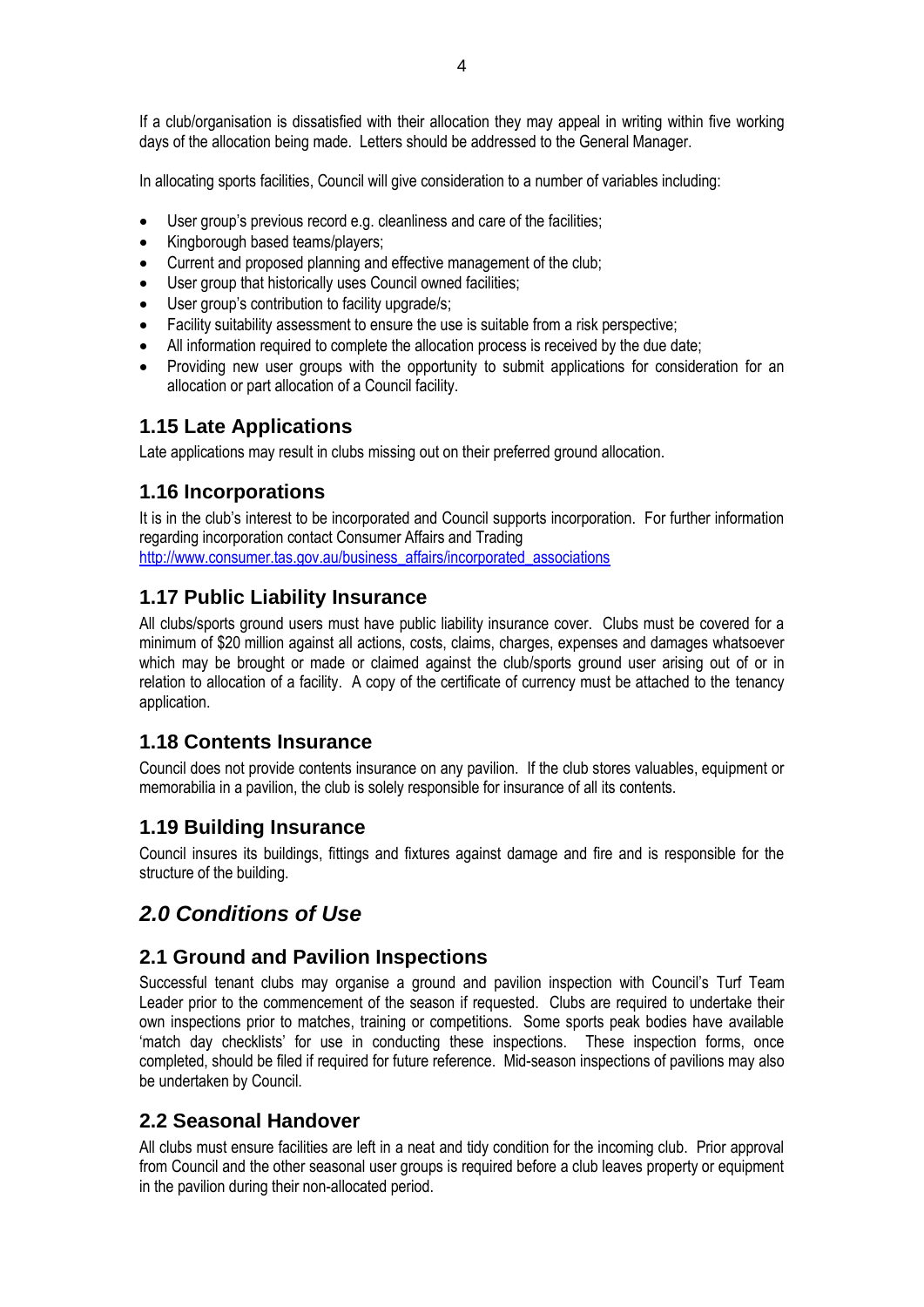## <span id="page-8-0"></span>**2.3 Key Allocation**

All public areas of the sports pavilions will be keyed with the Council's Master Key system. This includes toilets, changerooms, kitchens and social areas. Council will require access to all of these areas at any time to meet a variety of regulations. Keys are issued at the beginning of the seasonal allocation period. Clubs are not to exchange keys with their co-tenants between seasons.

The conditions of key allocation are:

- Up to four sets of keys are issued to every club at a cost to Council. (A junior club and senior club of the same sport may request up to four sets each.)
- Requests for additional or replacement keys are made to Council and will attract an additional charge of \$50.00 per key.
- Under no circumstances are keys to be loaned to any other club, association, organisation, school or person. Responsibility rests with the person/s nominated in the key holders section of the application form.
- Non-compliance may result in the withdrawal of ground and pavilion usage.
- Details of changes in possession of any key(s) are to be forwarded to Council within seven days.
- Clubs are not permitted to add or change locks. Council requires access to all areas of the pavilion at all times and will remove any unauthorised locks.
- Lost, damaged or stolen keys must be reported to Council immediately. Council may replace all locks in the event of keys being lost or stolen with the cost charged to the club. Broken or damaged keys are to be returned to Council before a replacement key will be issued.
- When a club is not the current seasonal allocated club, permission must be gained from the current seasonal allocated club prior to accessing the pavilion or ground.
- Clubs must always maintain their own key register that must be presented upon request from Council.

#### <span id="page-8-1"></span>**2.4 Allocation Not Required / Reallocation**

<span id="page-8-2"></span>Council must be notified of any allocation that is no longer required. Any facility that is not allocated to its full potential may be considered for reallocation to another user group if required.

## **2.5 Non-Compliance and Public Liability**

2.5.1 The user is to be responsible for any damage whatsoever, howsoever and to whomsoever caused and is to be responsible for any claims, costs, actions and demands in respect to the injury to or death of any person or loss or damage to any property arising out of or in connection with the use of the premises subject to this booking by the user, or his, her, its servants, agents, employees or any person acting for or on behalf of the user during the term of the booking or any extension thereof and must indemnify and keep indemnified the Council against all damages, claims, costs, actions and demands aforesaid provided that the user shall not be required to indemnify the Council against loss or damage to the extent that such loss or damage is caused by or contributed to by the Council, its servants, agents or employees.

2.5.2 All clubs/sports ground users must produce a valid copy of their public liability insurance cover. (See 1.17)

2.5.2 Council reserves the right to suspend or revoke a club's tenancy agreement at any time if the terms and conditions of the agreement are breached. Where the terms of the agreement, signed by the club, have not been adhered to, the following course of action may be applied:

- 1. Warning in writing with stipulated timeframes for correction.
- 2. Club/s will be advised that until the issue/s are rectified, and depending on the severity of the complaint they may be locked out of their facility. Such complaints could include but not limited to deliberate damage to sports ground surfaces and/or pavilions, or clubs found in breach of their liquor licence or any part of this policy.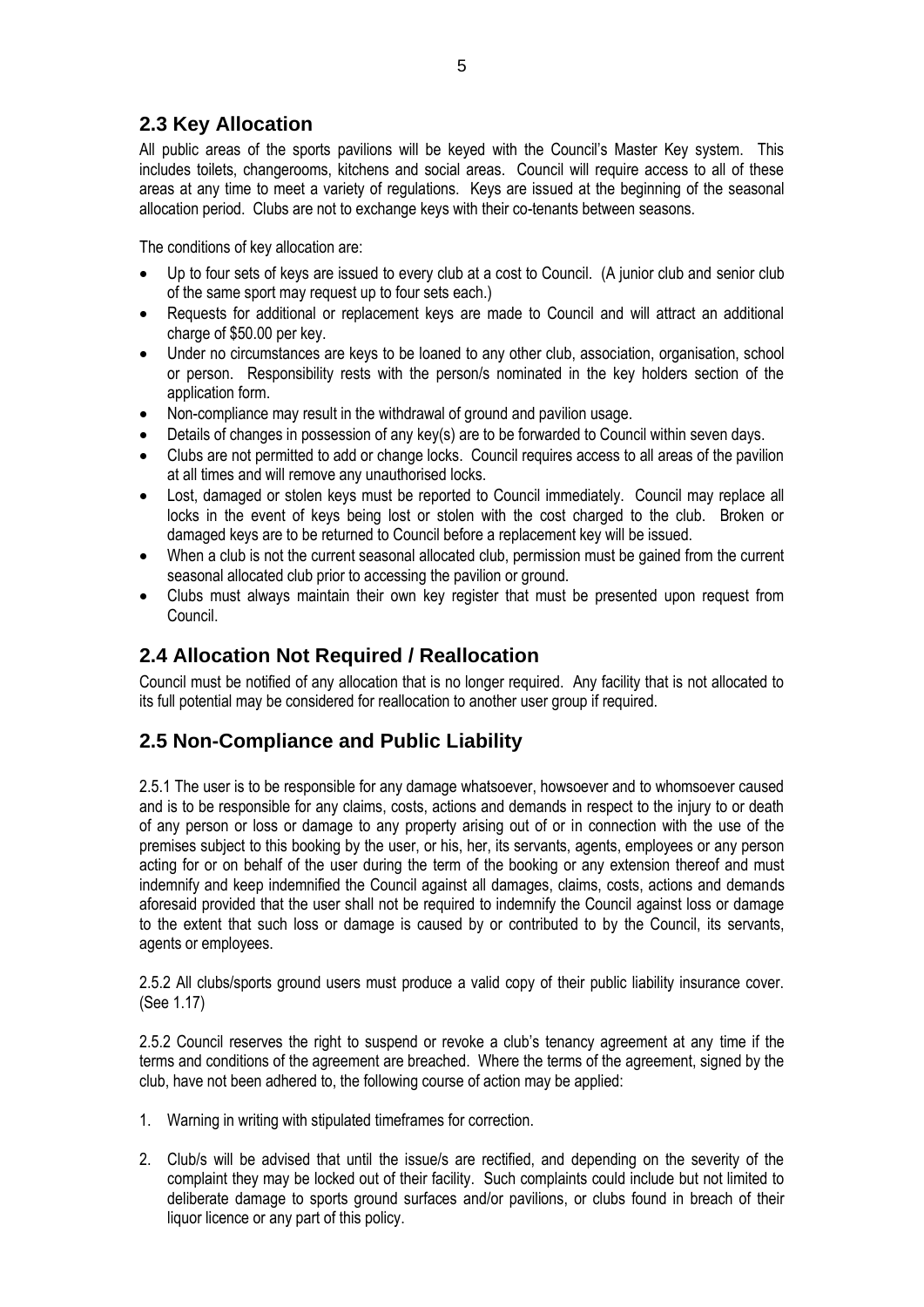- 3. Should a club fail to rectify an issue in a timely or appropriate manner, the club may be suspended from their facility for the remainder of the allocation and future allocations may be in jeopardy.
- 4. Clubs involved in incidents that are not as serious but are of regular occurrence may also find themselves facing the same course of action.

#### <span id="page-9-0"></span>**2.6 Pre-Season Training and Practice Matches**

Clubs requiring use of facilities outside the dates of their seasonal allocation must seek approval from Council. Clubs should not use sports grounds and pavilions until they have received approval. A club that uses a facility outside its allocation without Council's consent will be liable for any accident that may occur. Damage to the ground will also be the club's responsibility and they will be charged for reinstatement works. Tenant clubs who continue to use a ground that has been closed by Council for safety reasons, maintenance or recovery risk losing their allocation. Unauthorised usage may also conflict with scheduled use of a ground by another club, school or casual booking. Usage conflicts may also arise with important ground maintenance work.

#### <span id="page-9-1"></span>**2.7 Extended Ground Usage − Finals Matches and Training**

Clubs wishing to extend the usage of allocated facilities beyond the allocated period (e.g. for finals) need to be notify Council at least 5 days prior to the first date of use. Council will not permit the use of facilities for finals matches without a written application signed by the club and/or organising association. Clubs are not permitted to use facilities for finals training (that is outside their seasonal allocation dates) until approved. Use of grounds for finals matches and training will take precedence over requests for pre-season use. Council will make the final decision on priority of training or finals.

#### <span id="page-9-2"></span>**2.8 Sub-letting of Facilities**

No club shall sub-let any part of a sports ground and/or any part of the pavilion allocated to it during the allocated period. Non-compliance may result in Council withdrawing the allocation.

#### <span id="page-9-3"></span>**2.9 Utilities**

Clubs are responsible for paying the utility charges related to their seasonal use. This includes all telephone and electricity. Clubs are to contact the utility companies at the start of each season to make the necessary arrangements for initial reading and connection. Where clubs share facilities, each club will be responsible for a percentage of the utility charge and this should be negotiated between clubs. If clubs cannot come to an agreement regarding the shared costs, Council will negotiate this percentage.

#### <span id="page-9-4"></span>**2.10 Times of Pavilion Use and Acceptable Behaviour**

Clubs will ensure that they comply with all relevant noise legislation and that any noise generated does not cause an environmental nuisance or unreasonably interfere with the enjoyment of someone's environment. Noise may be defined as unreasonable if it can be heard in the habitable room of another premises (i.e. lounge room, bedroom). Please refer to the brochure for additional noise information which is available on the Council's website or contact Council's Environmental Health Department. Clubs are not to conduct any noxious or offensive activity or use facilities for illegal or immoral purposes. The display of any sexually explicit or offensive material in any form is prohibited. Clubs need to be mindful that many facilities are located in residential areas. Respect must be given to residents and their property, including houses, vehicles, fences or yards. If a club has an installed alarm that is not linked to a call out security company, Council requires a name and contact number of someone within the club who can access the building if an alarm goes off.

#### <span id="page-9-5"></span>**2.11 Waste and Litter Management**

Each seasonal sports ground has wheelie bins supplied for the use by the general public and these are emptied by Council contractors. Clubs are responsible for ensuring that all waste generated from their use of the reserve is cleaned by 9am the following day or at the end of match day or training session.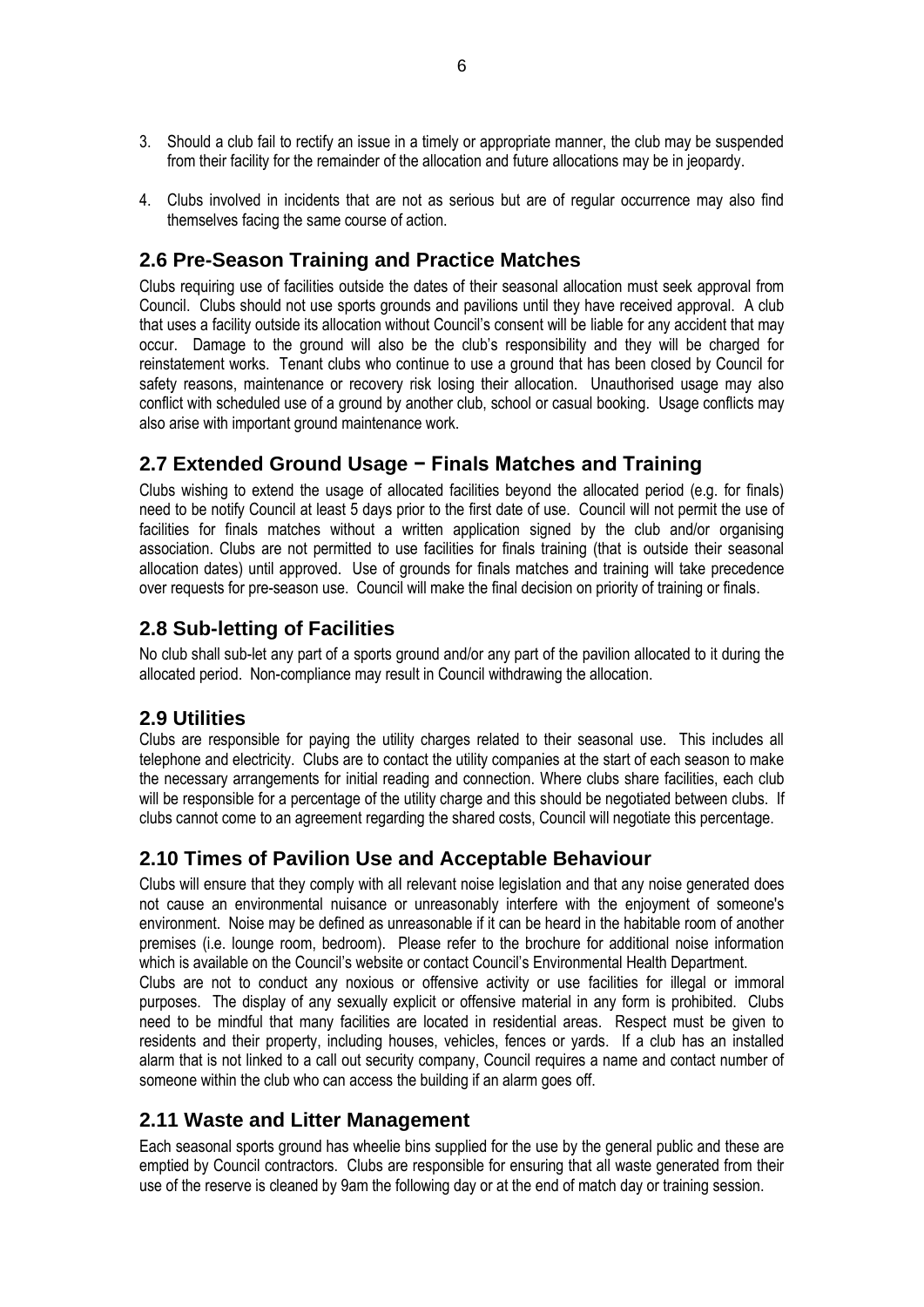#### <span id="page-10-0"></span>**2.12 Vehicles on Reserves**

No motor vehicle is permitted on the sports ground unless being used to prepare for events/games. Disability and emergency vehicles excepted.

## <span id="page-10-1"></span>**2.13 Temporary Closure of Ground**

Council reserves the right to close any sports ground to protect the playing surface, reduce risk to competitors and the public, to complete capital or maintenance works, in poor weather conditions or to allow rehabilitation of the ground after damage. Where grounds are closed for matches, where practicable, Council will make all attempts to provide clubs with at least one day's notice in consultation with clubs.

#### <span id="page-10-2"></span>**2.14 Shared Use**

Clubs sharing a facility are to liaise with other users to ensure clashes do not occur over training schedules, pavilion usage and equipment storage. To reduce clashes, clubs should agree to a set of standard hours at the start of the allocation period and liaise with the other club if their hours need to change for any reason throughout the period. Council will make a final determination should clubs be unable to resolve any issue. Liaison may also be required prior to clubs lodging their seasonal application if it is known who will be applying for use to reduce the chance of clashes.

## <span id="page-10-3"></span>*3.0 Sports Ground Facility Infrastructure*

## <span id="page-10-4"></span>**3.1 Turf Wickets**

Council maintains all sports grounds including turf wickets within the municipality. This includes:

- Turf wicket tables and practice tables for clubs in competitions requiring such standard facilities.
- On the match wicket area, wickets will be prepared for fixtured games only.
- Any further wicket areas will be prepared at the expense of the club.
- Council will have final say before a turf wicket is used for a game or practice session.
- Clubs are responsible for covering and uncovering the turf pitches from 4pm on Fridays until the end of the weekend and in accordance with the Cricket Tasmania Grade Cricket Rules and By Laws.

## <span id="page-10-5"></span>**3.2 Concrete / Synthetic Wickets**

To enable consistency between clubs, Council will fund up to 25% of the cost of replacement of central synthetic wickets and up to 50% for practice wickets with the balance of funding to be found by the respective clubs. If a club believes that a modification or upgrade/replacement of a concrete wicket is required, please contact Council. No modifications may take place until the club has written approval from Council.

## <span id="page-10-6"></span>**3.3 Covering, Uncovering and Cleaning of Cricket Wickets**

Council will be responsible for the covering and uncovering of concrete/synthetic cricket wickets on sports grounds. This will be undertaken during the period between the end of one season and the commencement of the next season. Exact timing for this work will depend on the following:

- Works Depot scheduling,
- Weather conditions and
- Allocated club requirements (i.e. finals) in the previous season or the following season.

## <span id="page-10-7"></span>**3.4 Cricket Nets**

Clubs wishing to have cricket nets relocated, reconstructed or upgraded should contact Council and wait for confirmation prior to any works being undertaken. Cricket nets should always have public access to at least one practice wicket.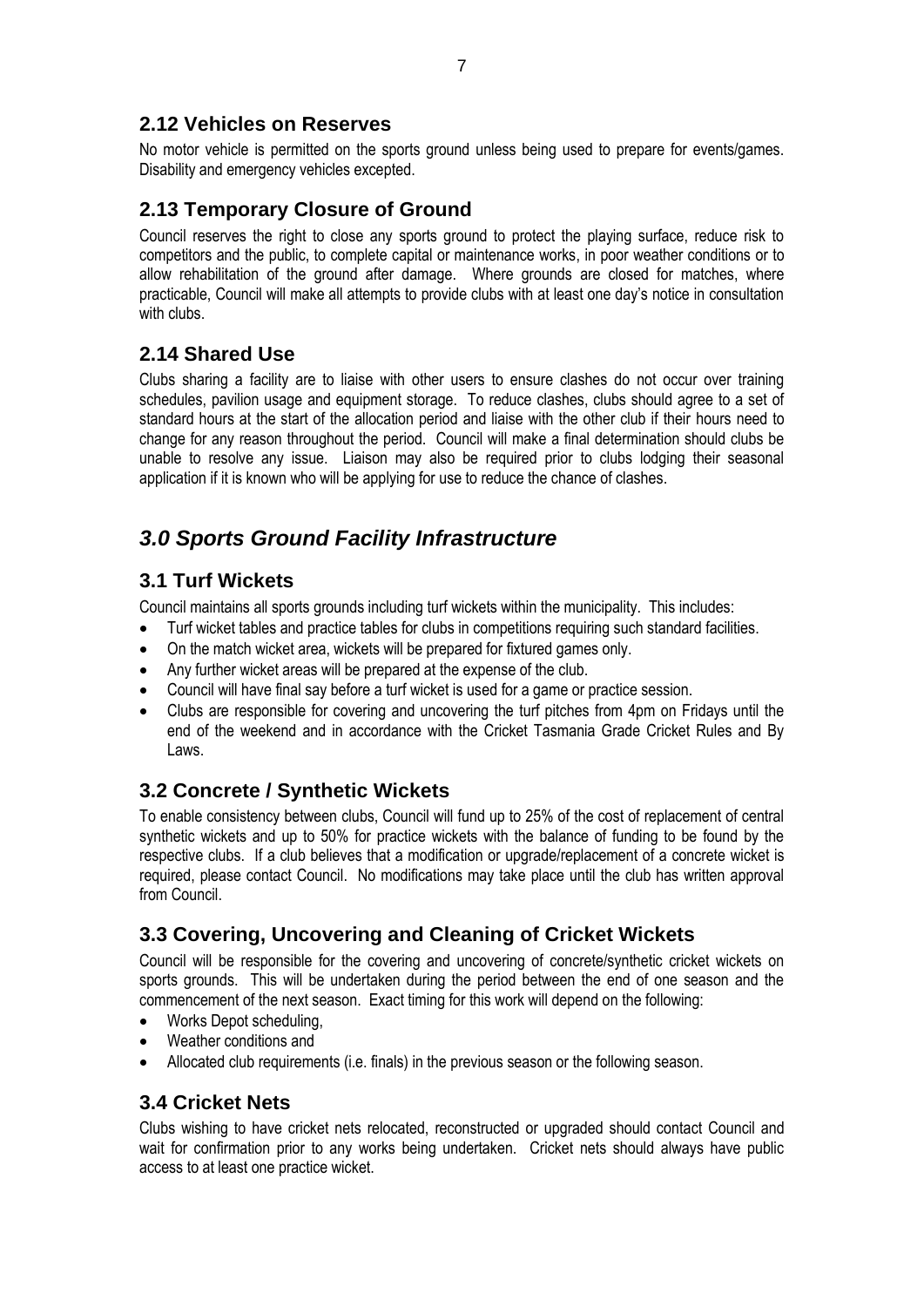## <span id="page-11-0"></span>**3.5 Goals**

Council provides and maintains goal posts and soccer goals, at Council's cost, for the use of the whole community. If goal posts are vandalised Council will fund the repair or replacement, however, where posts are deemed damaged through misuse by a club or during the course of a game, training or fixture the club will be responsible for funding the replacement posts and/or goals. Goal nets and padding are the responsibility of the club. Once the goals have been put in place at the start of the allocation period they are not to be moved by clubs without Council's written permission.

## <span id="page-11-1"></span>**3.6 Portable Soccer Goals**

All portable soccer goals must be compliant with the HB 227-2003 SAI – Global (Standards Australia) Handbook: "HB 227 – 2003: Portable Soccer Goal Posts – Manufacture use and storage". For more information contact Standards Australia on 1300 654 646. Portable soccer goals are the responsibility of the club. Council does not provide, maintain or replace portable soccer goals. All clubs must:

- Ensure that portable goals are securely anchored to the ground.
- That all equipment and safety padding be checked and adjusted before every use.
- Never allow any person to climb on netting or goal framework.
- Safety warnings are prominently positioned and clearly visible on the goal posts.
- Ensure that goalposts are safely stored to prevent unauthorised use and potential injuries.
- Ensure all anchoring pegs are removed from the ground surface

#### <span id="page-11-2"></span>**3.7 Scoreboards**

Permission must be obtained from Council for the construction of scoreboards. The construction of scoreboards is at the cost of the club and only based on approved plans. Clubs should contact Council in the first instance for guidance prior to any work being undertaken. Construction must occur under Council supervision and with relevant planning approval. All subsequent maintenance will be the responsibility of the club. If a scoreboard deteriorates to a condition that is dangerous or is deemed inappropriate for a structure in a Council reserve it will be removed by Council and the club will be charged accordingly.

## <span id="page-11-3"></span>**3.8 Sport Ground Lighting − Installation and Capital Costs**

Council has a staged plan to replace and upgrade sports ground lights on Council Sports grounds to Australian Standards for training purposes. All sports ground lighting is the property of Council and cannot be removed or relocated in part or full. If any sports ground user wishes to upgrade lighting in accordance with the Australian Standard to enable night games to be played, then the cost of the upgrade must be met in full by the ground user. Clubs are not to install new lights or undertake any maintenance without prior approval from Council. All maintenance of sports ground lighting is the responsibility of Council. This includes the replacement of globes. Globes may not necessarily be replaced as soon as the fault is reported due to maintenance priorities. Clubs will be responsible for the costs of all replacement globes.

## <span id="page-11-4"></span>**3.9 Irrigation**

Council's sporting reserves are important pieces of public open space which are used by the whole community. Council is responsible for the maintenance and operation of all irrigation systems. Clubs are not to access or alter control unit settings under any circumstances. Clubs must notify Council immediately if there is any interruption to mains power as this can affect the irrigation settings or of any damage to the system. Clubs must also notify Council if there are any faults, leakages or obvious over or under watering. This may be done using the contact details in the back of this manual.

## <span id="page-11-5"></span>**3.10 Fencing**

Council will be responsible for maintaining fences around grounds and the perimeter of reserves. Council will provide internal fencing or bollards to restrict vehicular movement to designated areas of a reserve. Bollards and gates must not be removed by clubs except for emergency vehicle access. Temporary fencing of reserves for the conduct of finals and special events will be the responsibility of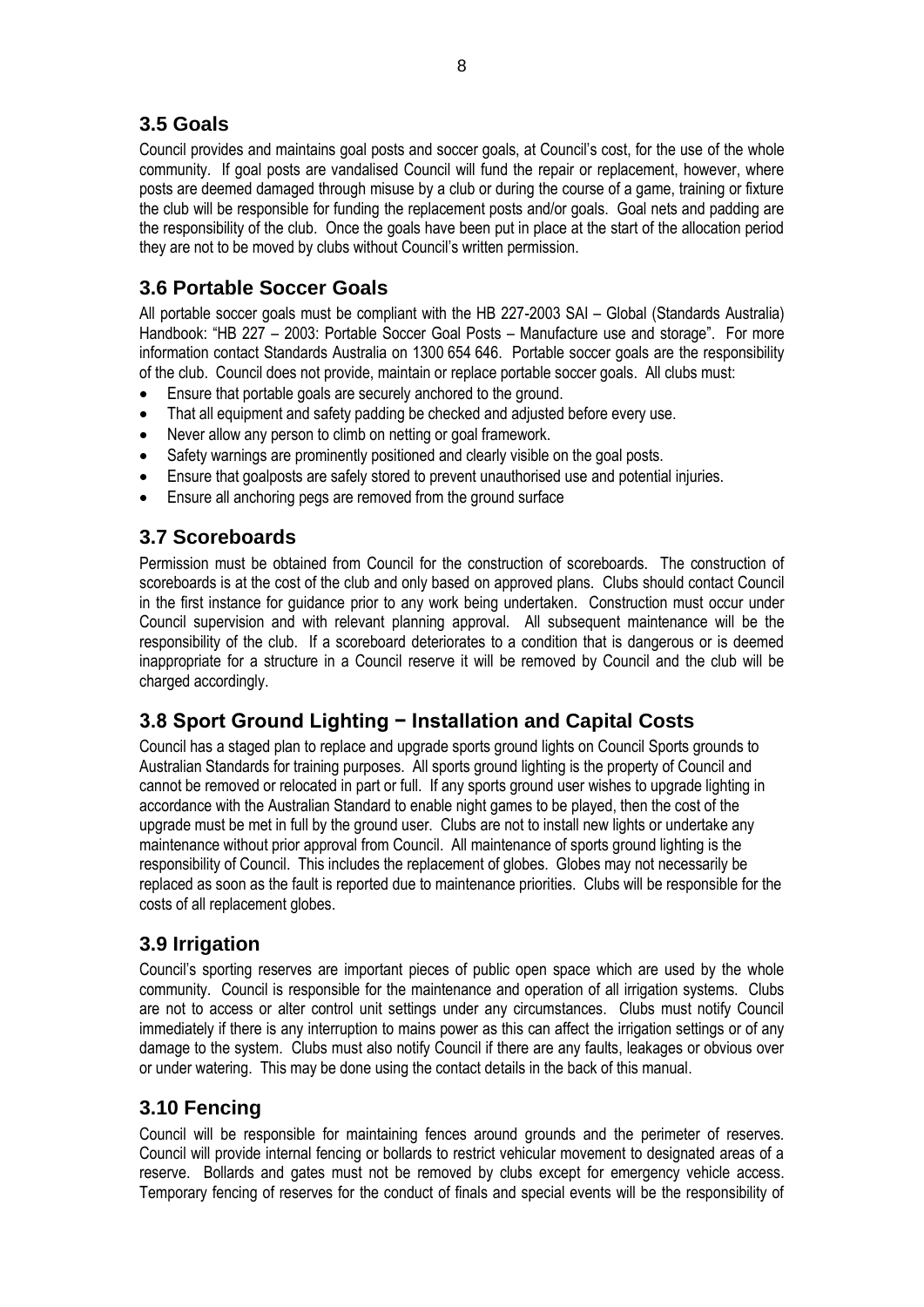clubs. Clubs must apply to Council seeking prior approval, outlining the proposed event, fence type, location and the manner in which it is to be constructed.

## <span id="page-12-0"></span>**3.11 Linemarking of Sports Grounds**

All linemarking is provided by Council. Clubs are not to do any linemarking on sports grounds. Council will do required linemarking on sports grounds and requirements are to be communicated to Council's Turf Management team prior to the season starting. Clubs are to advise Council of their linemarking requirements as part of their application and ground inspection.

## <span id="page-12-1"></span>**3.12 Advertising / Signage**

Any external signage or advertising requires permission from Council. Please contact Council's Governance, Recreation and Property Services department if you have any enquiries. A formal application and payment of fees may be required.

## <span id="page-12-2"></span>*4.0 Pavilions*

#### <span id="page-12-3"></span>**4.1 Pavilion Maintenance**

A table outlining maintenance responsibilities of clubs and Council is summarised under the Pavilion Maintenance Schedule (found at the end of this document).

Council will organise inspection of pavilions identifying maintenance issues and assessing cleanliness. Should it be found that clubs are not meeting obligations, Council will request they be rectified. If issues are not rectified and/or clubs continue to breach their tenancy, Council may rectify the issue at club's expense and/or may withdraw the allocation. Clubs will be charged for deliberate damage, including damage by visiting clubs.

#### <span id="page-12-4"></span>**4.2 Capital Development and Improvements**

Council aims to provide at least basic level associated facilities at sports grounds. Due to funding limitations, Council is not able to meet all demands for facility upgrades. If a club wishes to suggest improvements to the facility at their seasonal sports ground, a written proposal should be lodged with Council which includes preliminary design plans, costing and confirmation of club contribution. It should be noted that this information will assist officers in assessing the proposal and in development of a capital works program, however there is no guarantee that the project will be undertaken or funded.

Clubs can apply for funding through agencies such as Communities, Sport and Recreation Tasmania to help contribute to capital works projects at their seasonal ground and/or pavilion. Clubs wishing to apply for funding for a project involving a seasonal sports ground or pavilion will be required to approach Council to discuss the project and get a letter of support to include in their application.

Council is responsible for the management of any capital works that are to be undertaken. Council will look more favourably on applications for capital works that have the support of other user groups and/or will benefit more than one club or more than one user group.

## <span id="page-12-5"></span>**4.3 Building Alterations**

Pavilion alterations and capital works are subject to the prior approval of Council (as the owner of the building) and may be subject to a Development Application and Planning Permit.

Clubs wishing to have their pavilions upgraded should apply to Council in writing. All applications should include a proposal outlining:

- Confirmation of club contribution/ability to fund
- Detailed plans
- Timing of the proposed works
- Registered contractor to be used
- Schedule of materials
- Letters of support from all other clubs who may be allocated the facility.

No unauthorised and/or illegal building works are permitted. Clubs are responsible for all costs associated with any remedial works required. Only registered contractors or volunteers on Council's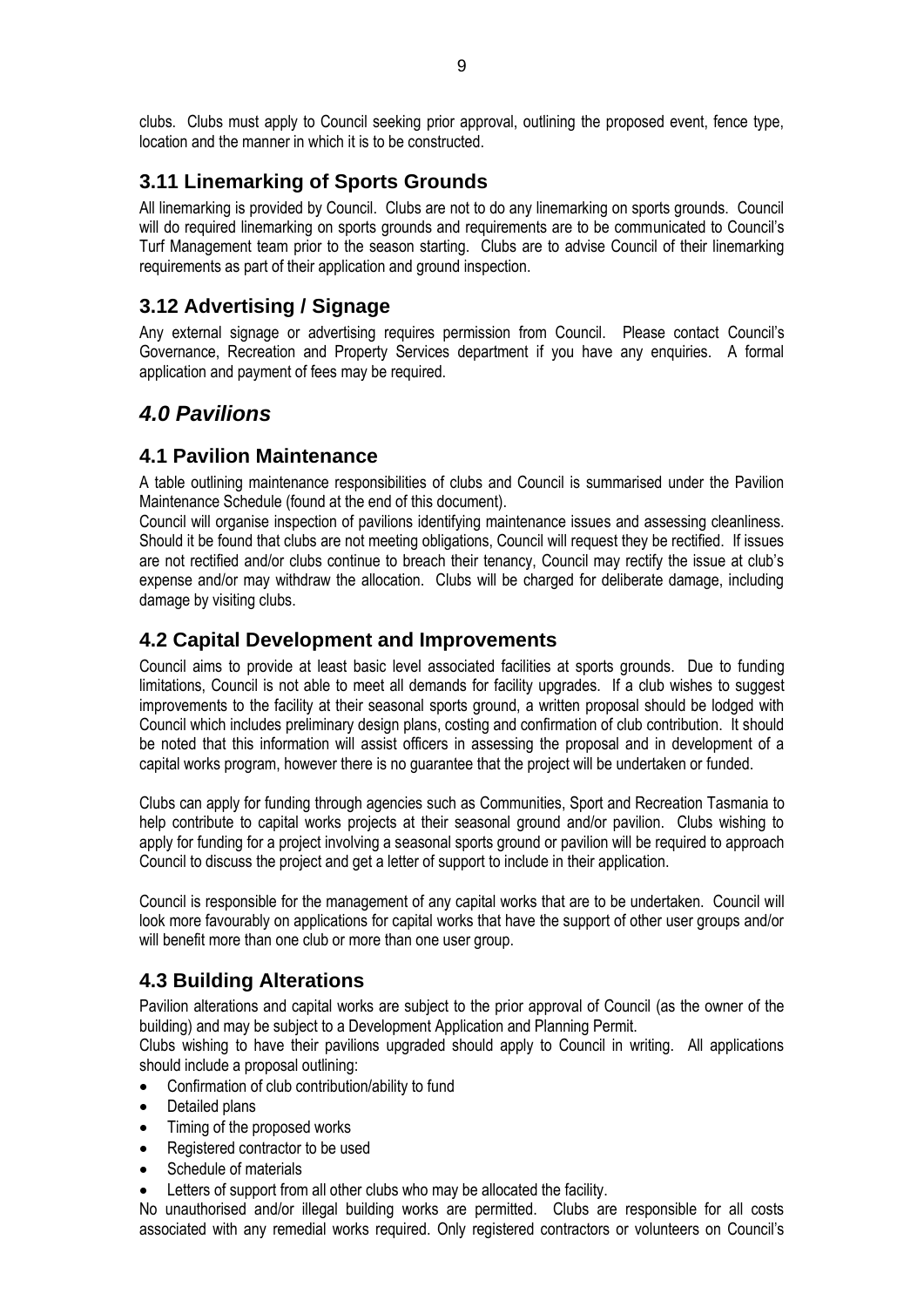volunteer register can undertake any works. All building improvements will remain the property of Council and cannot be removed in part or in full without prior approval of Council. Appropriate compensation may be negotiated if clubs re-locate as a result of a Council requirement.

## <span id="page-13-0"></span>**4.4 Storage**

The safe and secure storage of equipment is the responsibility of the club.

#### <span id="page-13-1"></span>**4.5 Public Toilets**

Council maintains and pays the utility costs associated with toilets located on Council reserves that are open to the public. This includes public toilets attached to pavilions. Where toilets are located at a sports reserve and are only open on match days for members and spectators, the club will be responsible for opening, closing, cleaning and payment of utility costs.

## <span id="page-13-2"></span>**4.6 Cleaning**

Clubs are responsible for all litter generated by their activities. Council pavilions and grounds must be cleaned and maintained in a state suitable for use by clubs, incumbent clubs and any community groups that use the facilities. It is the responsibility of clubs and other users to leave pavilions and grounds in a clean and tidy condition immediately after use. Supply of cleaning equipment is the responsibility of the clubs.

#### <span id="page-13-3"></span>**4.7 Fire Extinguishers**

Council provides fire extinguishers and fire blankets within each pavilion to comply with Essential Services Regulations. Equipment is serviced regularly to ensure correct operation in the event of an emergency. Missing or damaged equipment found will be replaced at the club's expense.

#### <span id="page-13-4"></span>**4.8 Liquor Licences**

The sale of liquor without a licence is prohibited. Clubs need to contact Liquor Licensing to apply for a licence. The website i[s http://www.treasury.tas.gov.au](http://www.treasury.tas.gov.au/)

Clubs are required to provide a copy of their liquor licence with their application. Council will only support applications that observe the following times and conditions:

- Monday to Friday a starting time of 6:00pm is the earliest with an 11:00pm closing.
- Saturday and public holidays a starting time of 12:00 noon with a closing of 12:00am midnight.
- Sunday a starting time of 12:00 noon with a 10:00pm closing.
- A club recognised as a junior club will not receive support from Council for a liquor licence.

Council may monitor the observance of liquor licences. The responsible serving of alcohol is to be managed by the club.

## <span id="page-13-5"></span>**4.9 Smoking in Council Buildings and around Sporting Grounds**

In accordance with the *Public Health Act 1997* and Tasmanian legislation, all indoor public places and workplaces must be smoke-free including within three metres of any access point to a building and 10 metres from any air intake or ventilation equipment. Smoking is prohibited within 20 metres of the boundary of a sporting arena. Penalties apply. If you have further queries, please contact the Tobacco Control Section at the Department of Health and Human Services on 1800 671 738.

## <span id="page-13-6"></span>**4.10 Food Registration**

If the business, enterprise or activity involves the handling of food intended for sale or the sale of food, you must register as a food business with Council's Environmental Health Department. This is regardless of whether the business, enterprise or activity concerned is of a commercial, charitable or community nature or whether it involves the handling or sale of food on one occasion only. It is important to note that the 'sale' of food does not only involve direct monetary exchange i.e. - it also includes prizes or rewards and give-aways for the purpose of advertisement or in furtherance of trade or business. Clarification should always be sought from Council to determine if registration is necessary.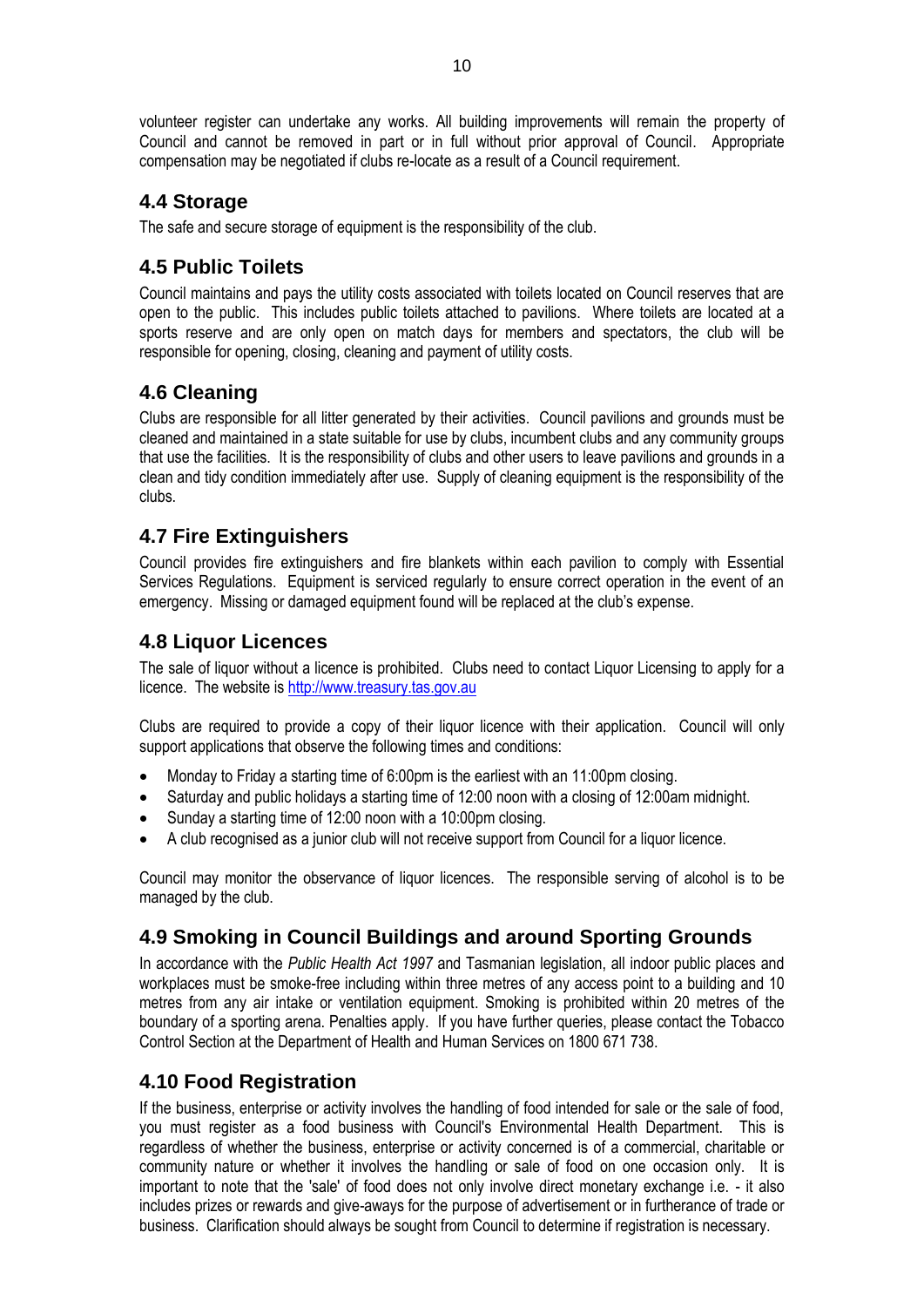## <span id="page-14-0"></span>**4.11 Disability Discrimination Act and Equal Opportunity Act**

Clubs must comply with any reasonable request from Council in this regard.

#### <span id="page-14-1"></span>**4.12 Open Fires**

Clubs are not permitted to have open fires of any description inside or outside of pavilions.

## <span id="page-14-2"></span>**4.13 Festivals / Events / Non Fixtured Matches**

Clubs wanting to hold festivals or events at their allocated ground or pavilion need to be aware that specific restrictions can apply to insurance cover. This relates to jumping castles and barbecues etc. Standard sports club insurance does not always cover festivals or open days. Clubs are reminded that use of a sports facility is for its dedicated purpose. All other events are not included in the tenancy agreement. This includes any match that is not part of the club's fixtured competition. All such events and extra matches require written approval. Depending on the size of the function/event, up to two months' notice is required. Clubs are also required to do a letter drop to neighbouring residents, advising them of the function/event to take place and also nominating a contact person for the event and a contact number for the duration of the event.

#### <span id="page-14-3"></span>**4.14 Facility Audits / Inspections / Access**

Council may access facilities at any time to undertake inspections or repairs. Pavilions will be audited and inspected on a periodic basis. Clubs wishing to install security systems must first obtain Council approval and notify Council of the relevant codes.

## <span id="page-14-4"></span>**4.15 Grievance Procedure**

All grievances or complaints must be made in writing, addressed to the General Manager. If a dispute cannot be resolved, then a determination in writing by Council shall apply.

## *5.0 Contact Details, Applications and Forms*

## **5.1 Kingborough Council Contact Details**

For all enquiries regarding Councils Sports Grounds, contact Council's Sports Ground Administration Officer on: 6211 8286 or Customer Services on 6211 8200.

## **5.2 Seasonal Tenancy and Casual Use Application Forms**

Application forms for Sports Ground Seasonal Tenancy Agreements and Casual Use can be found on the Kingborough Council website at <https://www.kingborough.tas.gov.au/recreation-facilities/sports-grounds/>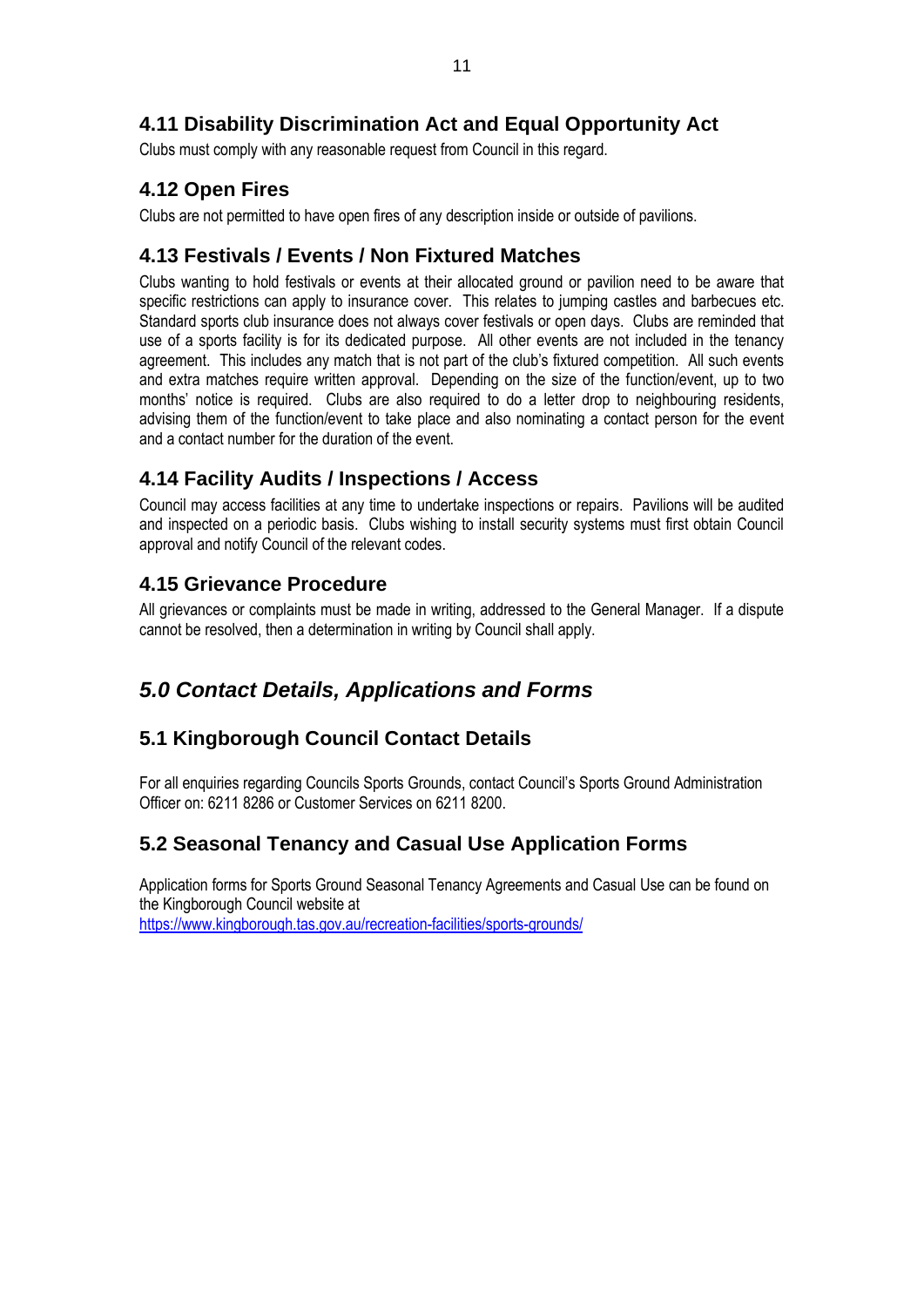## *6.0 Appendix*

#### **No. Maintenance Item Council's Responsibility Sporting Organisation's Responsibility Standard or frequency** 1. Air conditioning, evaporative coolers and fixed ventilation fans<br>Alarms Nil All 2. Alarms **Nil All monitoring fees,** maintenance, repairs of alarms and call out costs. Supply of codes/keys to Council for regular maintenance access 4. Doors, roller doors, roller shutters, grills, door furniture, door closers, and locks. (excluding lock cylinders) Maintenance and repairs of external building access doors etc. supplied by Council as part of the building Maintenance and repairs of all internal doors 5. Such the leakage circuit breaker All installation and maintenance 6. Electricity supply mains, submains and switchboards Replacement/repair if faulty Upgrade (if required) due to additional or alterations of equipment installed

#### **6.1 Pavilion and Ground Maintenance Responsibilities**

| $\overline{3}$ .  | Cleaning                                                                                                                | Nil                                                                                                                      | All                                                                                                                                                                                                                                                                                                | To acceptable standard                                                  |
|-------------------|-------------------------------------------------------------------------------------------------------------------------|--------------------------------------------------------------------------------------------------------------------------|----------------------------------------------------------------------------------------------------------------------------------------------------------------------------------------------------------------------------------------------------------------------------------------------------|-------------------------------------------------------------------------|
| 4.                | Doors, roller doors, roller shutters, grills, door<br>furniture, door closers, and locks. (excluding<br>lock cylinders) | Maintenance and<br>repairs of external<br>building access doors<br>etc. supplied by Council<br>as part of the building   | Maintenance and repairs of all<br>internal doors                                                                                                                                                                                                                                                   |                                                                         |
| 5.                | Earth leakage circuit breaker                                                                                           | All installation and<br>maintenance                                                                                      | Nil                                                                                                                                                                                                                                                                                                | To Australian Standard and<br>regulations                               |
| 6.                | Electricity supply mains, submains and<br>switchboards                                                                  | Replacement/repair if<br>faulty                                                                                          | Upgrade (if required) due to<br>additional or alterations of<br>equipment installed                                                                                                                                                                                                                | To Australian Standard and<br>regulations                               |
| 7.                | Electrical wiring, power points and light fittings                                                                      | Replacement of faulty<br>fixtures, fittings and<br>wires (as part of capital<br>works priority list unless<br>emergency) | Minor maintenance e.g.<br>replacement of light globes<br>and fluorescent tubes, safety<br>screens                                                                                                                                                                                                  | To Australian Standard and<br>regulations                               |
| 8.                | Exit signs and emergency lighting                                                                                       | All                                                                                                                      | Nil                                                                                                                                                                                                                                                                                                | As required by legislation<br>twice yearly                              |
| 9.                | Firefighting equipment- portable e.g. fire<br>extinguishers, hoses and cabinets                                         | All maintenance and<br>regular servicing.<br>Recharges after fire<br>related discharges                                  | Cost incurred for recharging<br>after non fire related<br>discharges, and replacement<br>costs for items missing or<br>stolen                                                                                                                                                                      | As required by legislation<br>twice yearly                              |
| 10.               | Fixtures, fittings and equipment                                                                                        | Nil                                                                                                                      | Free standing and permanent<br>built-in equipment, furniture<br>and appliances. Includes:<br>microwave ovens,<br>fridges/freezers, heaters,<br>washing machines, hand<br>driers, shelving, cupboards,<br>telephones, photocopiers,<br>ovens, stoves, dishwashers,<br>ceiling fans, auto boils etc. |                                                                         |
| 11.               | Floors and floor coverings - cleaning                                                                                   | Nil                                                                                                                      | All                                                                                                                                                                                                                                                                                                |                                                                         |
| 12.               | Floor coverings - repair                                                                                                | Nil                                                                                                                      | All                                                                                                                                                                                                                                                                                                | To health and safety<br>requirements                                    |
| 13.               | Floor coverings - replacement                                                                                           | Nil                                                                                                                      | All                                                                                                                                                                                                                                                                                                | 10-15 year cycle (dependent<br>on condition report after<br>inspection) |
| 14.               | Floor maintenance - timber                                                                                              | Nil                                                                                                                      | All                                                                                                                                                                                                                                                                                                |                                                                         |
| 15.               | Furniture and equipment                                                                                                 | Nil                                                                                                                      | All                                                                                                                                                                                                                                                                                                |                                                                         |
| 16.               | Grease traps                                                                                                            | Nil                                                                                                                      | <b>All</b>                                                                                                                                                                                                                                                                                         |                                                                         |
| $\overline{17}$ . | Guttering and downpipes                                                                                                 | <b>All</b>                                                                                                               | Nil                                                                                                                                                                                                                                                                                                | As required                                                             |
| 18.               | Heaters                                                                                                                 | Approval for installation                                                                                                | All purchase costs and<br>maintenance                                                                                                                                                                                                                                                              | Heaters need to meet<br>Australian Standards                            |
| 19.               | Inspections                                                                                                             | 3 monthly inspections<br>to identify and prioritise<br>maintenance works                                                 | Inspections after change of<br>occupiers/users to identify<br>damaged or neglected items<br>that required cost recovery                                                                                                                                                                            | Annual and others as<br>required                                        |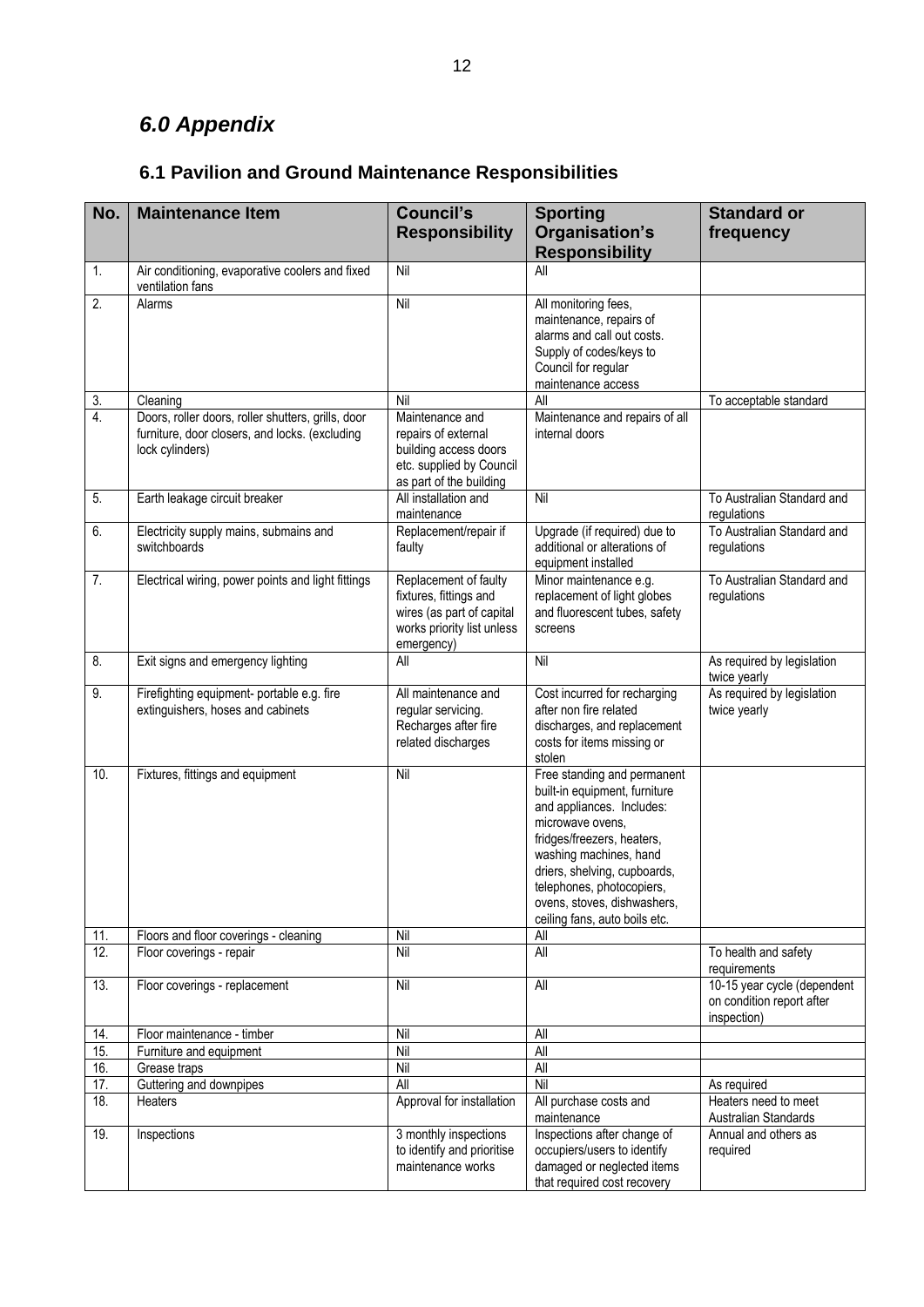| No.               | <b>Maintenance Item</b>                                                                       | <b>Council's</b><br><b>Responsibility</b>                                                                                                                | <b>Sporting</b><br>Organisation's<br><b>Responsibility</b>                                                                                                                                                                                                                                                                                                                                                            | <b>Standard or</b><br>frequency                                                                                                                                                |
|-------------------|-----------------------------------------------------------------------------------------------|----------------------------------------------------------------------------------------------------------------------------------------------------------|-----------------------------------------------------------------------------------------------------------------------------------------------------------------------------------------------------------------------------------------------------------------------------------------------------------------------------------------------------------------------------------------------------------------------|--------------------------------------------------------------------------------------------------------------------------------------------------------------------------------|
| 20.               | Keys, locks cylinders and padlocks                                                            | Repairs of vandal damage<br>on locks fitted to external<br>doors only. System integrity<br>check. Provide Master Keys<br>for internal doors if required. | Repairs of vandal damage on<br>locks fitted to internal doors.<br>Costs of repairs or<br>replacement of all locks,<br>cylinders and keys, and extra<br>keys as required. Supply of<br>keys to Council for<br>maintenance inspections and<br>access. All locks on internal<br>doors need to be part of the<br>Master Key system of the<br>building. Clubs to pay for<br>Master Keys for internal doors<br>if required. |                                                                                                                                                                                |
| $\overline{21}$   | Painting - external surfaces                                                                  | Supply of paint                                                                                                                                          | External painting. Apply<br>through alteration form.                                                                                                                                                                                                                                                                                                                                                                  | Five year cycle (dependent on<br>condition report after<br>inspection). To Australian<br>Standards and with registered<br>contractor or volunteers<br>registered with council. |
| $\overline{22}$ . | Painting - internal surfaces                                                                  | Nil                                                                                                                                                      | All following approval from<br>Council                                                                                                                                                                                                                                                                                                                                                                                | To Australian Standards and<br>with registered contractor or<br>volunteers registered with<br>council.                                                                         |
| 23.               | Paving and footpaths                                                                          | Repair or replacement if<br>required and through priority<br>maintenance system and<br>capital works                                                     | Nil                                                                                                                                                                                                                                                                                                                                                                                                                   |                                                                                                                                                                                |
| 24.               | Pest and vermin eradication                                                                   | Nil                                                                                                                                                      | All                                                                                                                                                                                                                                                                                                                                                                                                                   | To Australian Standards and<br>the requirements of Council's<br><b>Health Department</b>                                                                                       |
| 25.               | Plumbing maintenance. Including hot<br>water service, roof plumbing, storm<br>water and water | Connections and<br>replacement of faulty<br>fixtures, fittings and piping                                                                                | Minor maintenance as required                                                                                                                                                                                                                                                                                                                                                                                         |                                                                                                                                                                                |
| 26.               | <b>Toilets</b>                                                                                | All maintenance if open to<br>the public daily                                                                                                           | All maintenance and cleaning<br>if open to the public only on<br>match and training days as<br>outlined in the policy                                                                                                                                                                                                                                                                                                 |                                                                                                                                                                                |
| 27.               | Security grill and screens (outside)                                                          | All if fitted                                                                                                                                            | Nil                                                                                                                                                                                                                                                                                                                                                                                                                   |                                                                                                                                                                                |
| 28.               | Security lighting                                                                             | All security lights attached or<br>wired to the building                                                                                                 | Nil                                                                                                                                                                                                                                                                                                                                                                                                                   |                                                                                                                                                                                |
| 29.               | Septic tank pump outs                                                                         | All                                                                                                                                                      | Nil                                                                                                                                                                                                                                                                                                                                                                                                                   | As required                                                                                                                                                                    |
| $\overline{30}$ . | Sewer blockages                                                                               | Council to investigate<br>blockages and apportion cost<br>to the relevant body<br>responsible for blockage                                               | Costs associated with<br>blockages caused by the<br>occupier/user                                                                                                                                                                                                                                                                                                                                                     |                                                                                                                                                                                |
| 31.               | Sewer pumps                                                                                   | All                                                                                                                                                      | Nil                                                                                                                                                                                                                                                                                                                                                                                                                   |                                                                                                                                                                                |
| $\overline{32}$ . | Signage maintenance. Club<br>identification and hours                                         | Maintenance of signage<br>installed by Council                                                                                                           | All other club identification<br>signage                                                                                                                                                                                                                                                                                                                                                                              | To Council's Planning<br>requirements                                                                                                                                          |
| 33.               | Smoke detectors                                                                               | Nil                                                                                                                                                      | All if fitted                                                                                                                                                                                                                                                                                                                                                                                                         |                                                                                                                                                                                |
| 34.               | Telephone and data wiring, television<br>antennas                                             | Nil                                                                                                                                                      | All with approval from Council<br>prior to works beginning                                                                                                                                                                                                                                                                                                                                                            |                                                                                                                                                                                |
| 35.               | Tiles - wall and floor                                                                        | All                                                                                                                                                      | Clubs to apply through Council                                                                                                                                                                                                                                                                                                                                                                                        |                                                                                                                                                                                |
| 36.               | Trees - removal and pruning                                                                   | All                                                                                                                                                      | Nil                                                                                                                                                                                                                                                                                                                                                                                                                   | Request and approval required                                                                                                                                                  |
| 37.<br>38.        | Utility charges - electricity, phone<br>Vandalism, including break ins                        | Nil<br>Repairs to the building<br>structure and external doors,<br>windows                                                                               | All<br>Repairs to internal fixtures and<br>fittings                                                                                                                                                                                                                                                                                                                                                                   |                                                                                                                                                                                |
| 39.               | Walls (internal), partitions, ceilings                                                        | Nil                                                                                                                                                      | All. Includes painted finishes.<br>Excluding paint                                                                                                                                                                                                                                                                                                                                                                    |                                                                                                                                                                                |
| 40.               | Window fittings and furnishings.<br>Curtains and blinds                                       | Nil                                                                                                                                                      | All                                                                                                                                                                                                                                                                                                                                                                                                                   |                                                                                                                                                                                |
| 41.               | Windows - glazing replacement                                                                 | All external. Provided not<br>required due to neglect or                                                                                                 | All internal. Costs incurred for<br>negligent breakages of                                                                                                                                                                                                                                                                                                                                                            | To Australian Standards                                                                                                                                                        |

poor supervision by user

external glazing